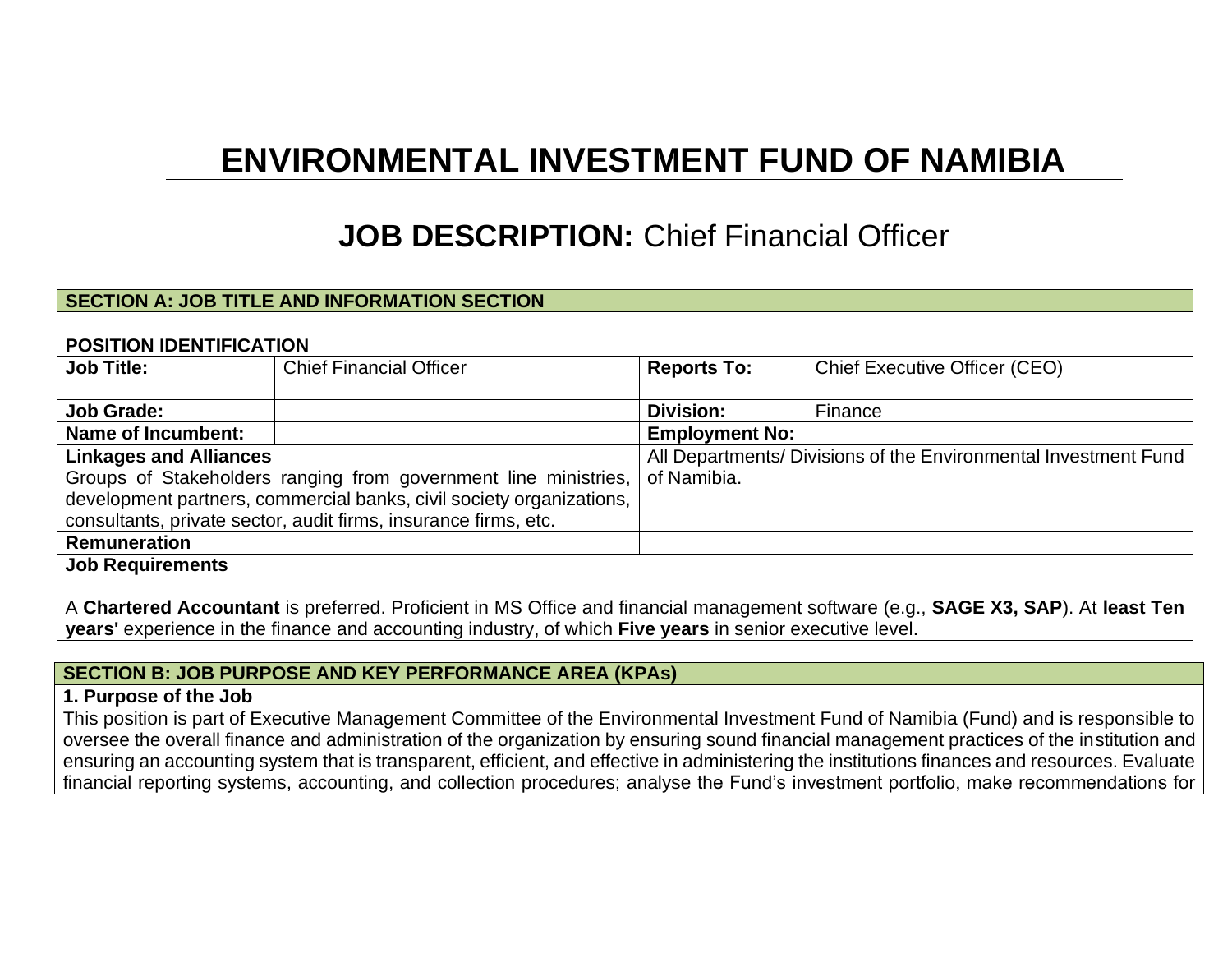changes to procedures, operating systems; budgets and other financial control functions, including overseeing the efficient implementation and reporting of such measures. The Chief Financial Officer is also responsible to establish and direct the organization's financial goals and objectives, its budget, and the financial plan. The incumbent has a primary responsibility for ensuring that internal controls are in place, enforced, and reviewed periodically for conformance to accounting and financial standards and applicable regulations.

## **2. Knowledge, Skills, and Attributes**

| Advanced knowledge of finances,<br>Staff management skills<br>accounting and Budgeting, Principles<br>Public speaking and presentation skills<br>and Modelling<br>Strong computer skills (advanced<br>Good understanding of trends,<br>Microsoft Excel)<br>$\bullet$<br>challenges, opportunities, regulations,<br>Leadership skills<br>and legislations relating to the finance<br><b>Research skills</b><br>industry<br>Decision-making and problem-solving<br>In-depth understanding of relevant<br><b>skills</b><br>legislative frameworks and policies<br>Strong written and verbal<br>impacting on financial governance<br>communication skills<br>Understanding of donor requirements<br>Contract management skills<br>and expectations with regards to<br>Management and organizational skills<br>funding and grant management<br>$2$ Cassific I/DAs | Honesty and Integrity<br>High emotional, social, and cultural<br>intelligence<br>Dynamic and strategically motivated<br>individual with passion for performance<br>and financial excellence<br>Forward-thinking<br>Adaptability<br>Detail-oriented<br>$\bullet$ |
|--------------------------------------------------------------------------------------------------------------------------------------------------------------------------------------------------------------------------------------------------------------------------------------------------------------------------------------------------------------------------------------------------------------------------------------------------------------------------------------------------------------------------------------------------------------------------------------------------------------------------------------------------------------------------------------------------------------------------------------------------------------------------------------------------------------------------------------------------------------|-----------------------------------------------------------------------------------------------------------------------------------------------------------------------------------------------------------------------------------------------------------------|

### **3. Specific KPAs**

- 1. Providing leadership, direction, management and accountability of the finance and accounting team.
- 2. Managing the processes for financial forecasting and budgets, and overseeing the preparation of all financial reporting
- 3. Advising on long-term business and financial planning.
- 4. Lead the development of effective financial, risk, investment and administrative policies, manuals, and standard operating procedures for financial management.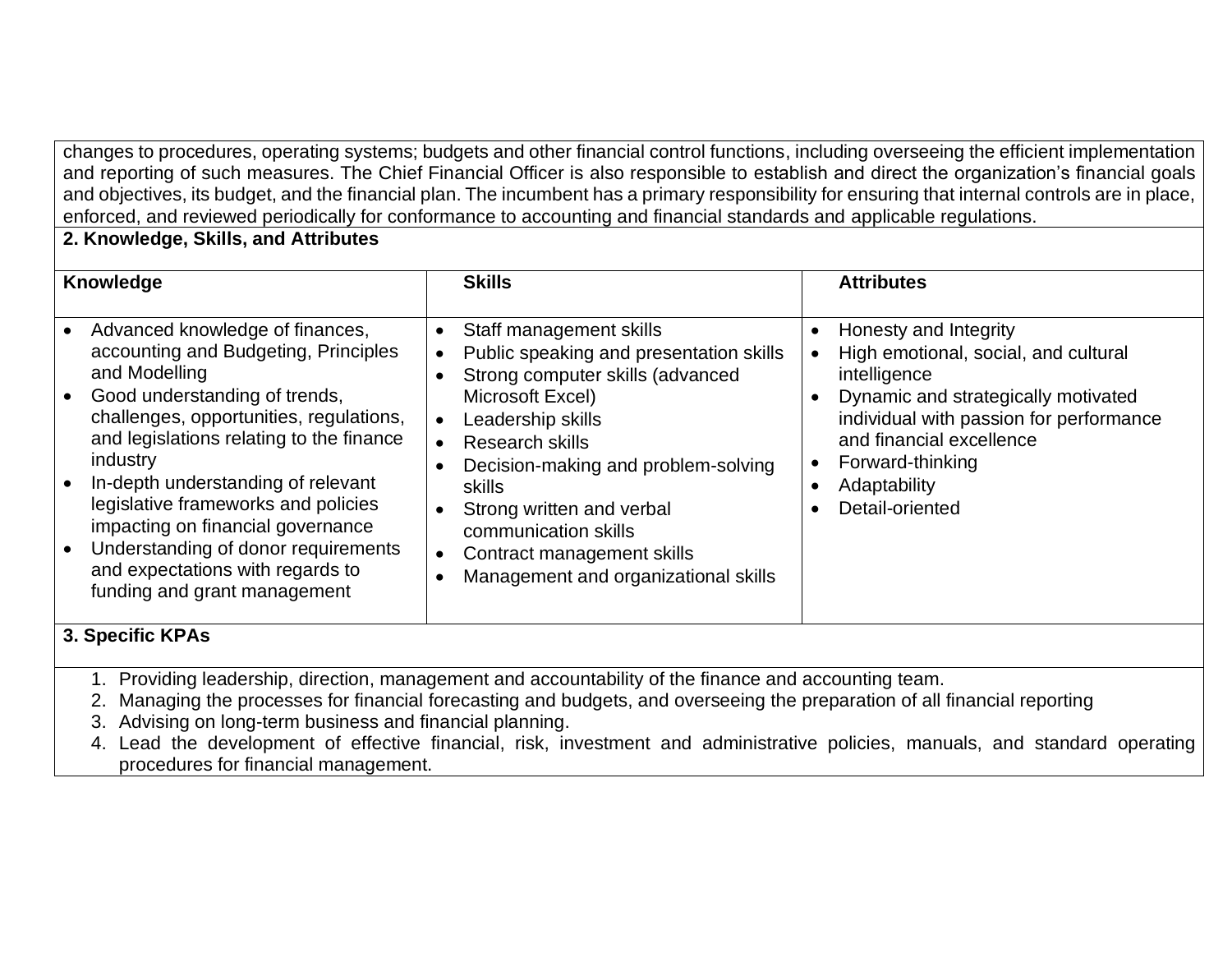- 5. Assumes oversight and accountability for financial administration of projects, loan portfolio, and grant recipients which essentially includes reviewing instalments on loans and grant report back, reconciling these and preparing financial reports for the attention of management.
- 6. The incumbent's success will hinge on his/her ability to consolidate all relevant financial information for the attention of the Department of Finance and Administration, required in order to prepare and present sound and accurate financial reports.
- 7. Ensure that functional system for journals of entry, reconciliations, and oversee all daily financial reports.
- 8. Maintain the fixed asset register by ensuring the recording of fixed assets and oversee the insurance function.
- 9. All in all, this position serves to ensure that the company's operation transactions are recorded and reconciled from journal through to ledger and flow accurately into financial statements, as well as ensure procedural compliance on all processing of creditors, debtors, and payment terms.
- 10. Monitor external financial market changes and make necessary amendments of interest rates in loan repayment computation.
- 11. Manage and review staff performance management systems for staff members who report to him/her

| <b>Outputs</b>                                             | <b>Key Performance Areas</b>                                                                                                                                                                                                                                                            | <b>Key Performance Indicators</b>                                                                                                                                                                                                                                                                                                                                           | <b>Frequency</b> |
|------------------------------------------------------------|-----------------------------------------------------------------------------------------------------------------------------------------------------------------------------------------------------------------------------------------------------------------------------------------|-----------------------------------------------------------------------------------------------------------------------------------------------------------------------------------------------------------------------------------------------------------------------------------------------------------------------------------------------------------------------------|------------------|
| <b>Financial Controls Administration</b><br>& Staff Issues | Provide<br>overall<br>strategic<br>management, and<br>direction,<br>leadership in the areas of<br>external auditing throughout the<br>Fund.                                                                                                                                             | • Identify and monitor legal obligations of the Fund<br>and ensure that they adhered and compiled to.<br>and monitor<br>Introduce<br>sound<br>corporate<br>$\bullet$<br>governance and risk mitigating principles and<br>strategies.                                                                                                                                        | Annually         |
|                                                            | implement a<br>Develop<br>and<br>comprehensive annual risk-<br>based investment and financial<br>management tools including<br>ensuring the adequacy and<br>effectiveness of Fund's internal<br>control systems and present it<br>to the audit committee for<br>review and concurrence. | • Ensure that accepted accounting and audit<br>principles and policies are followed and evaluating<br>the adequacy and effectiveness of internal<br>accounting procedures and operating systems<br>and controls.<br>Develop and review policies, systems, processes,<br>forms, and documents to ensure these are done<br>in a manner to maintain effective risk mitigation. | Annually         |
|                                                            | for<br>Overall<br>responsible<br>reviewing<br>financial<br>transactions,<br>records<br>and<br>for<br>reports<br>accuracy,                                                                                                                                                               | Assess and review the accuracy of financial data<br>$\bullet$<br>compiled and reported.                                                                                                                                                                                                                                                                                     | Monthly          |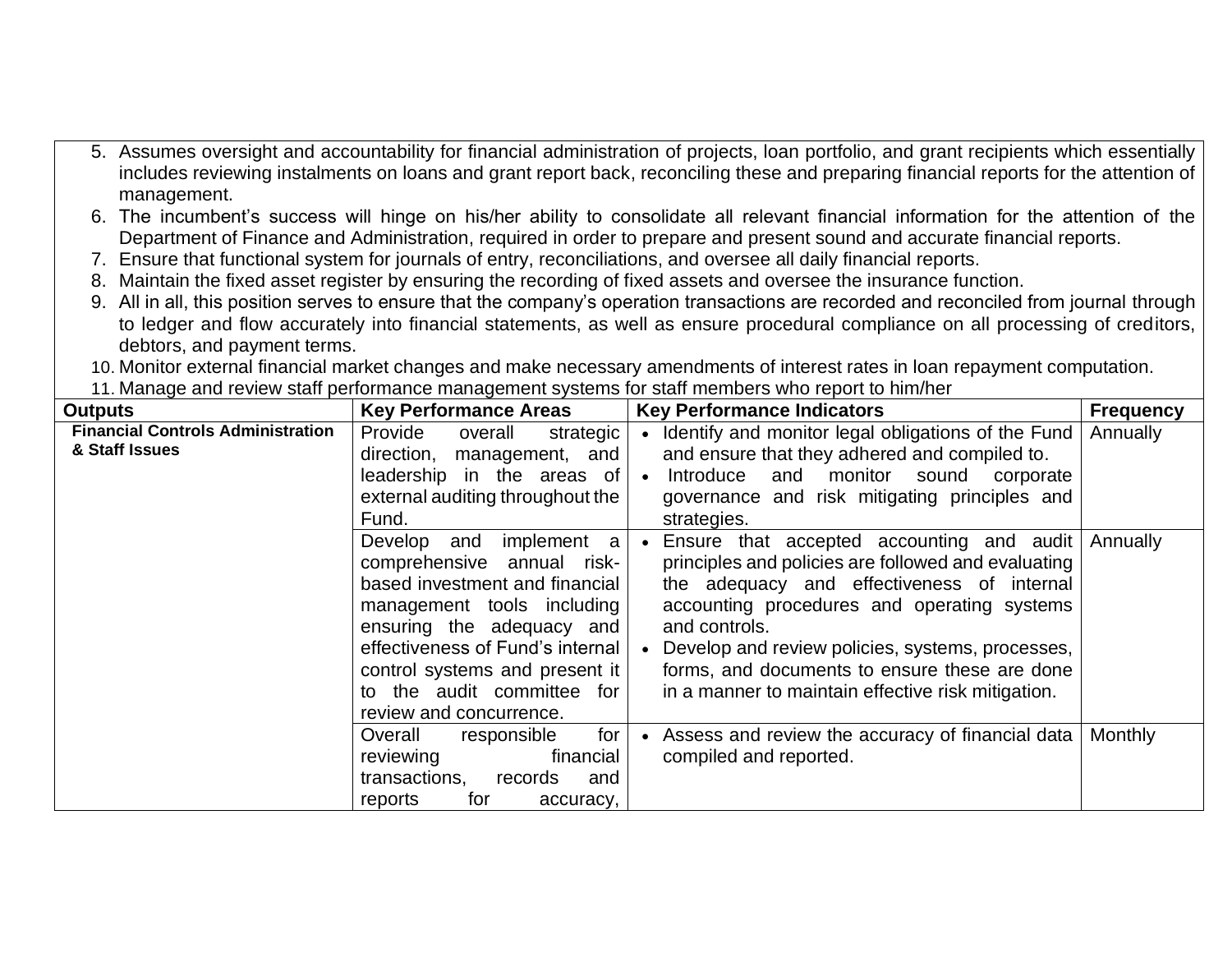| <b>Staff Management, Supervision</b><br>and Administration | completeness,<br>and<br>authorization.<br>Staff<br>management<br>and<br>supervisory functions to ensure | • Monitor approval processes for all transactions in<br>order to ensure compliance to policies and<br>procedures.<br>Perform control effectives testing.<br>Identify and introduce procedures that detect and<br>correct value discrepancies timeously.<br>Manage the procurement and dispense of assets<br>by implementing policies effectively.<br>• Monitor late payment to third party that might<br>expose the Fund to interest charges, etc.<br>• Ascertain whether procedures and processes are<br>in place to ensure that the Fund effectively collects<br>income from various revenue streams.<br>• Draft findings of the audit reports for submission to<br>the Finance, Audit and Risk Committee.<br>• Recruit, lead and motivate staff to achieve<br>departmental goals and objectives up to two levels | As Required |
|------------------------------------------------------------|---------------------------------------------------------------------------------------------------------|---------------------------------------------------------------------------------------------------------------------------------------------------------------------------------------------------------------------------------------------------------------------------------------------------------------------------------------------------------------------------------------------------------------------------------------------------------------------------------------------------------------------------------------------------------------------------------------------------------------------------------------------------------------------------------------------------------------------------------------------------------------------------------------------------------------------|-------------|
|                                                            | high<br>performance<br>0f<br>the<br>department                                                          | below him/her, including training, coaching and<br>disciplinary actions. Hold them accountable for<br>their performance.                                                                                                                                                                                                                                                                                                                                                                                                                                                                                                                                                                                                                                                                                            |             |
|                                                            | Budgeting,<br>monitoring,<br>and<br>reporting responsibilities                                          | • Drive the formulation, execution and control of the<br>budget as directed under company's financial<br>policies.<br>Monitor and control the budget expenditure.<br>Compile report on variances and expenses for the<br>organization on a monthly basis or as directed.                                                                                                                                                                                                                                                                                                                                                                                                                                                                                                                                            | Monthly     |
|                                                            | Stakeholder<br>coordination,<br>compliance,<br>reporting<br>and<br>function                             | Ensure that policies are in place to enable the<br>department to provide services with operational<br>ease and to comply with all necessary Acts and<br>the Fund's policies in order to improve operational<br>efficiency and professionalism.                                                                                                                                                                                                                                                                                                                                                                                                                                                                                                                                                                      | Quarterly   |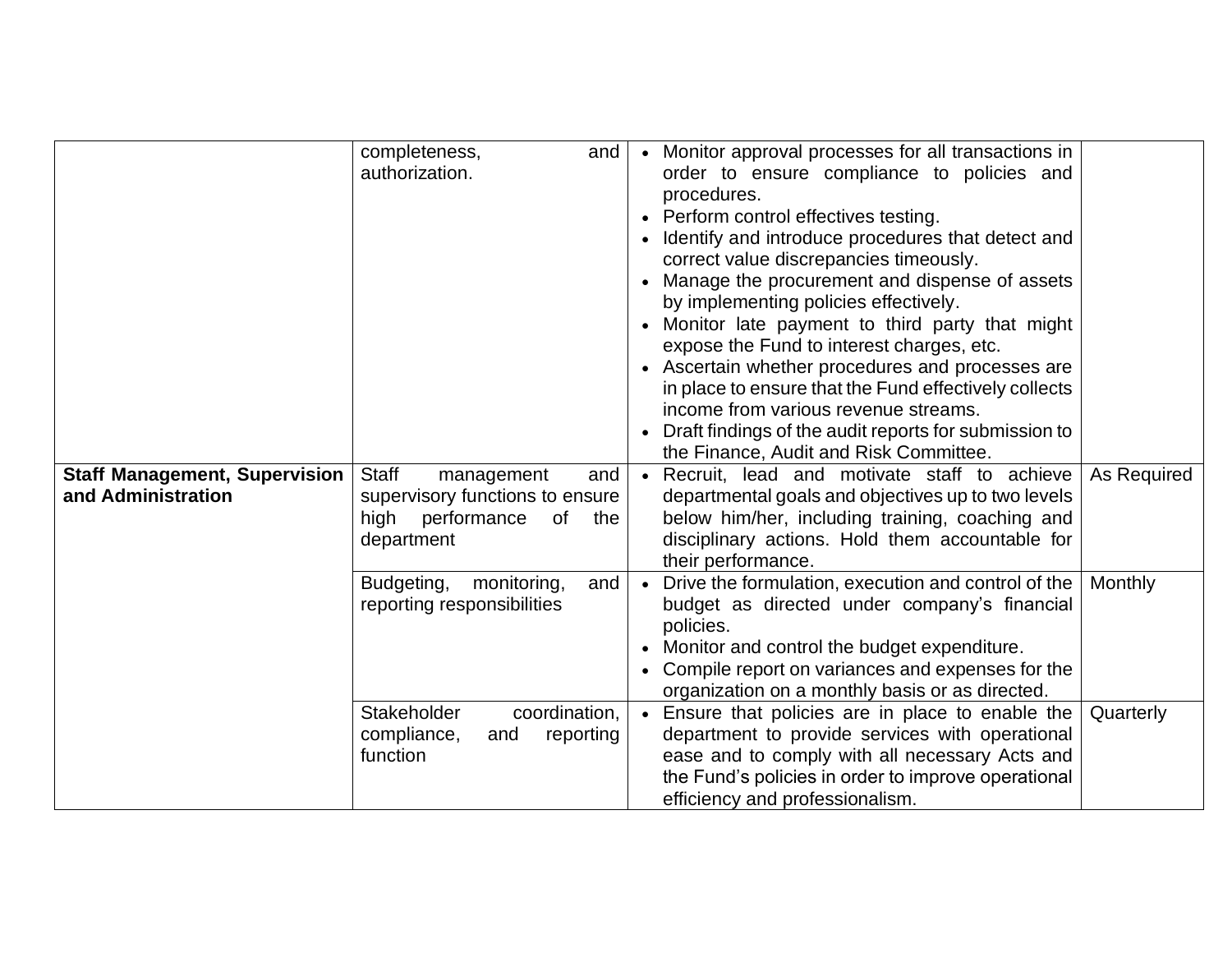|                                                  |                                                                                           | • Ensure that department meets the objectives<br>specified within strategic corporate business plan.<br>• Manage assets within department according to all<br>specified policies.<br>• Co-ordinate and support as required Ministerial,<br>Cabinet, and Board visits on issues as pertained<br>to the areas of responsibility.<br>• Respond to, in consultation with the CEO, general<br>Ministerial.                                                                                                                                                                                                                                                   |             |
|--------------------------------------------------|-------------------------------------------------------------------------------------------|---------------------------------------------------------------------------------------------------------------------------------------------------------------------------------------------------------------------------------------------------------------------------------------------------------------------------------------------------------------------------------------------------------------------------------------------------------------------------------------------------------------------------------------------------------------------------------------------------------------------------------------------------------|-------------|
|                                                  | <b>Ad Hoc Duties</b>                                                                      | • Act in the absence of the Chief Executive Officer<br>when delegated and as required, maintaining an<br>understanding of all key company initiatives<br>beyond the delivery.<br>• Team Attend to special projects as assigned.                                                                                                                                                                                                                                                                                                                                                                                                                         | As Required |
| <b>Audits and Operational</b><br><b>Controls</b> | Providing<br>direction at<br>the<br>effectiveness and efficiency of<br>operational issues | Meet with the Fund's management at all levels<br>and the Finance, Audit and Risk Committee of the<br>Board of Directors, as necessary.<br>Discuss audit plans and results and make<br>recommendations to resolve audit findings<br>requiring corrective action.<br>• Ensure that accepted accounting and audit<br>principles and policies are followed and evaluates<br>the adequacy and effectiveness of internal<br>accounting procedures and operating systems<br>and controls.<br>Conduct assigned audits (This includes financial<br>$\bullet$<br>compliance and performance audits).<br>Prepare draft audit reports upon completion of<br>audits. | Quarterly   |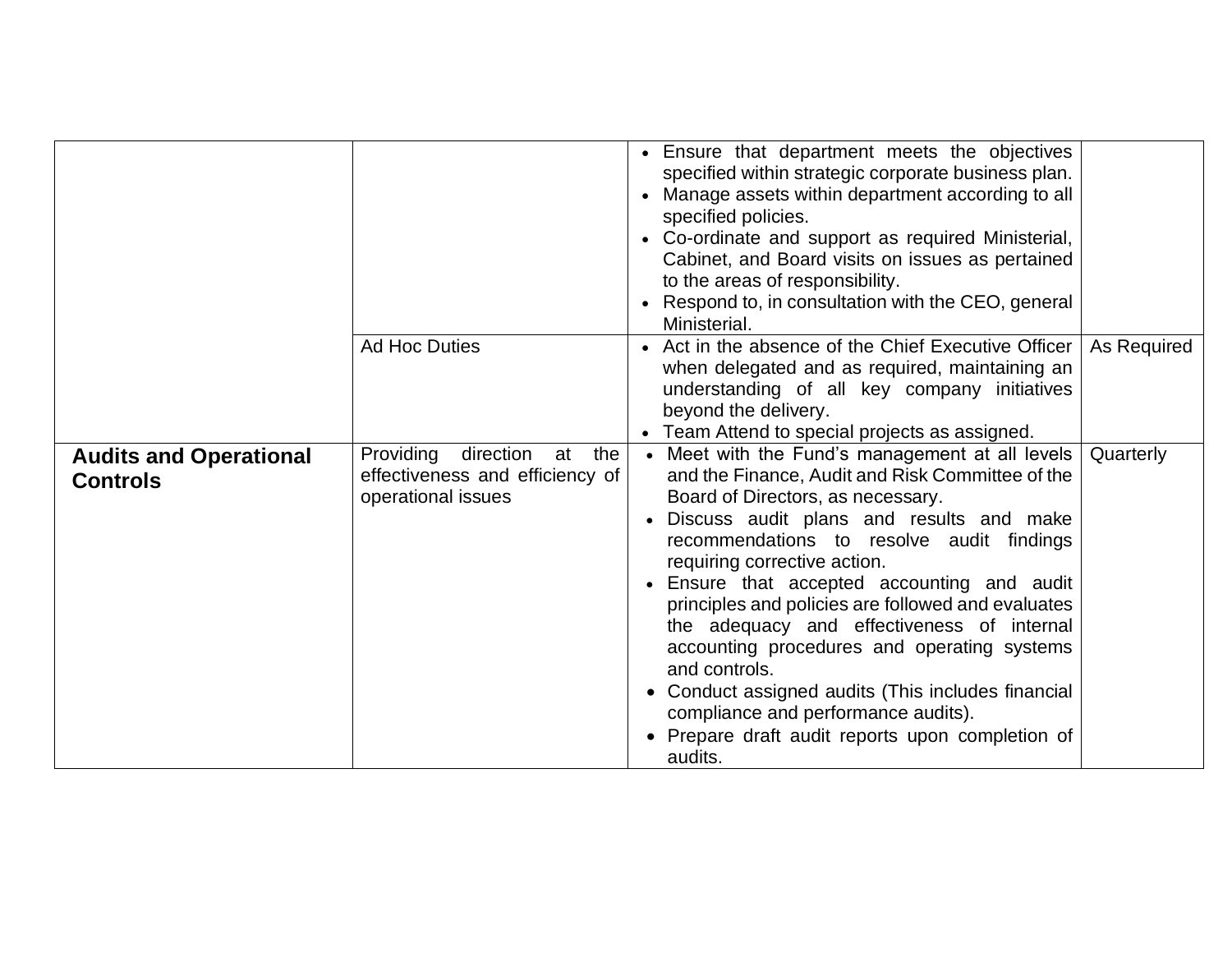|                           | • Ensure timeous implementation of changes in<br>reporting framework of Accounting and Auditing<br>Standards (IFRS and IAS).<br>• Carry out follow up reviews on audits performed.<br>• Implement audit findings to ensure adequacy and<br>timeliness of correction.<br>• Attend to subcommittee meetings.<br>• Review IT accounting systems, general and<br>application control, and report to the audit<br>committee.<br>• Present<br>findings<br>and<br>recommendations<br>concerning activities audited to the CEO and the<br>Finance, Audit and Risk Committee. And / or to<br>the management – divisional management and<br>audit committees<br>• Execute audit activities with other departments<br>and external auditor to secure resources needed<br>to evaluate programs and conduct audits.<br>• Perform special audit-related on projects as<br>assigned. |          |
|---------------------------|-----------------------------------------------------------------------------------------------------------------------------------------------------------------------------------------------------------------------------------------------------------------------------------------------------------------------------------------------------------------------------------------------------------------------------------------------------------------------------------------------------------------------------------------------------------------------------------------------------------------------------------------------------------------------------------------------------------------------------------------------------------------------------------------------------------------------------------------------------------------------|----------|
| Manage external auditors. | • Execute audit activities with other departments to<br>secure resources needed to evaluate programs<br>and conduct audits.<br>• Assure follow up of audit findings to ensure<br>adequacy and timeliness of correction.<br>findings<br>• Present<br>and<br>recommendations<br>concerning activities audited to the CEO and<br>Finance, Audit and Risk Committee.                                                                                                                                                                                                                                                                                                                                                                                                                                                                                                      | Annually |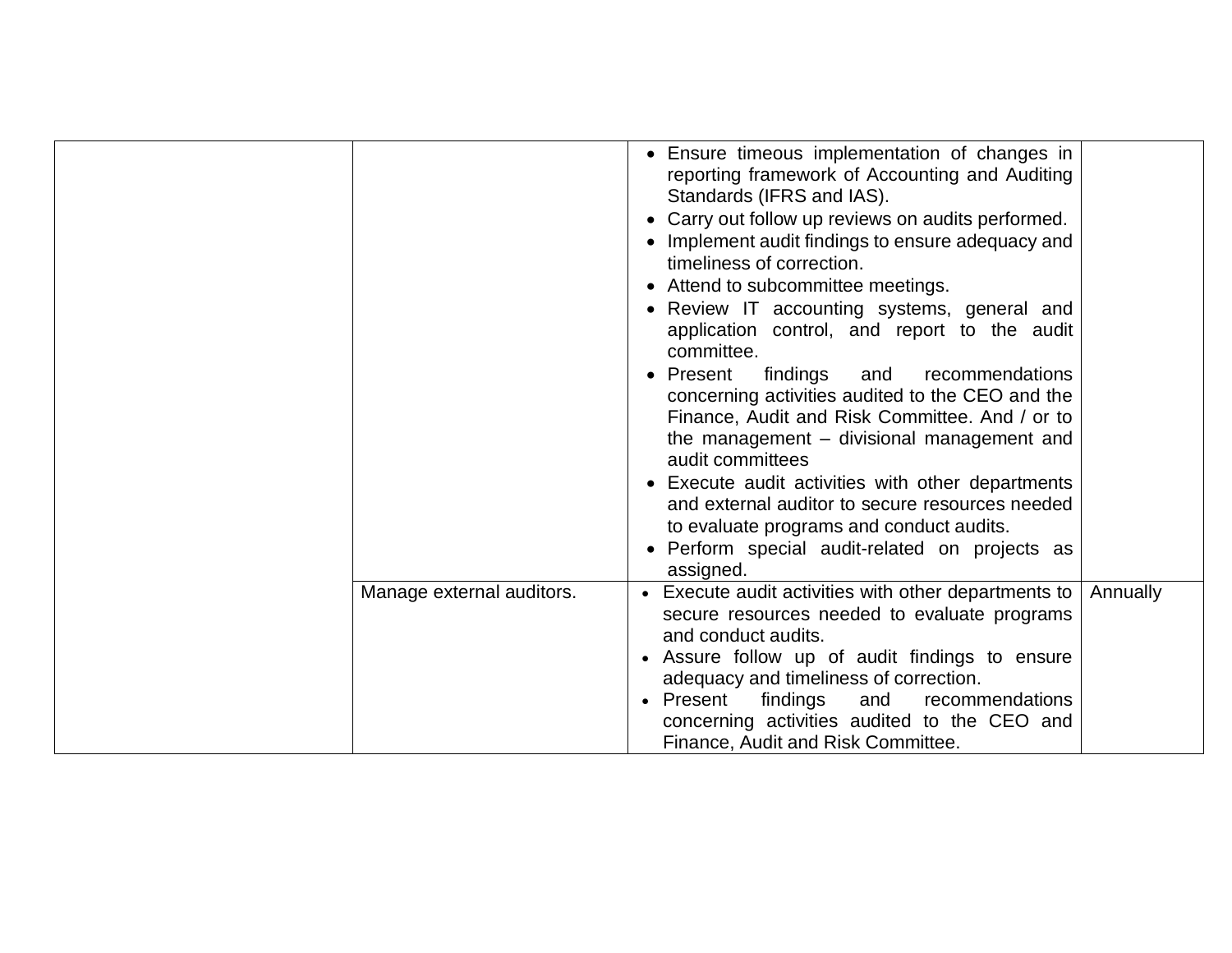| <b>Compliance</b>       | Assuring that government laws<br>other controlling entity<br>or<br>policies and procedures are<br>being adhered to.<br>Compliance with Tax legislation | • Ensure that the Fund and its /all Departments<br>/Divisions comply with all rules and regulations of<br>the Fund.<br>• Enforce compliance to statutory legislations and<br>agreements.<br>• Keep abreast with national and international<br>standards and legislations and ensure adherence.<br>• Review compliance by the company. e.g., income<br>tax and PAYE, that returns are rendered timeously<br>and periodically (e.g., monthly)                                                                                                                                                                                                                                                                                                                                                                                             | Annually<br>Quarterly |
|-------------------------|--------------------------------------------------------------------------------------------------------------------------------------------------------|-----------------------------------------------------------------------------------------------------------------------------------------------------------------------------------------------------------------------------------------------------------------------------------------------------------------------------------------------------------------------------------------------------------------------------------------------------------------------------------------------------------------------------------------------------------------------------------------------------------------------------------------------------------------------------------------------------------------------------------------------------------------------------------------------------------------------------------------|-----------------------|
| <b>Special Projects</b> | Perform special assignments<br>as related to audits on projects<br>under administration by the<br>Fund                                                 | • Ensure maintenance of high standards and<br>quality of audit projects by:<br>review and approval of audit programs and<br>$\circ$<br>time budgets, implementation of policies<br>and establishment of procedures covering<br>the scope of audits,<br>review and evaluation of work papers of<br>$\circ$<br>completed projects to be certain that<br>adequate documentation<br>has<br>been<br>gathered and that the work papers<br>document and provide an adequate basis<br>for reporting, and<br>review of draft audit reports in connection<br>$\circ$<br>with work papers to assure full and<br>complete reporting in a professional<br>manner prior to approval by the CEO and<br>Audit and Risk Committee.<br>ensure Annual Financial Statements (AFS)<br>are prepared and submitted to the CEO and<br>Audit and Risk Committee. | Annually              |